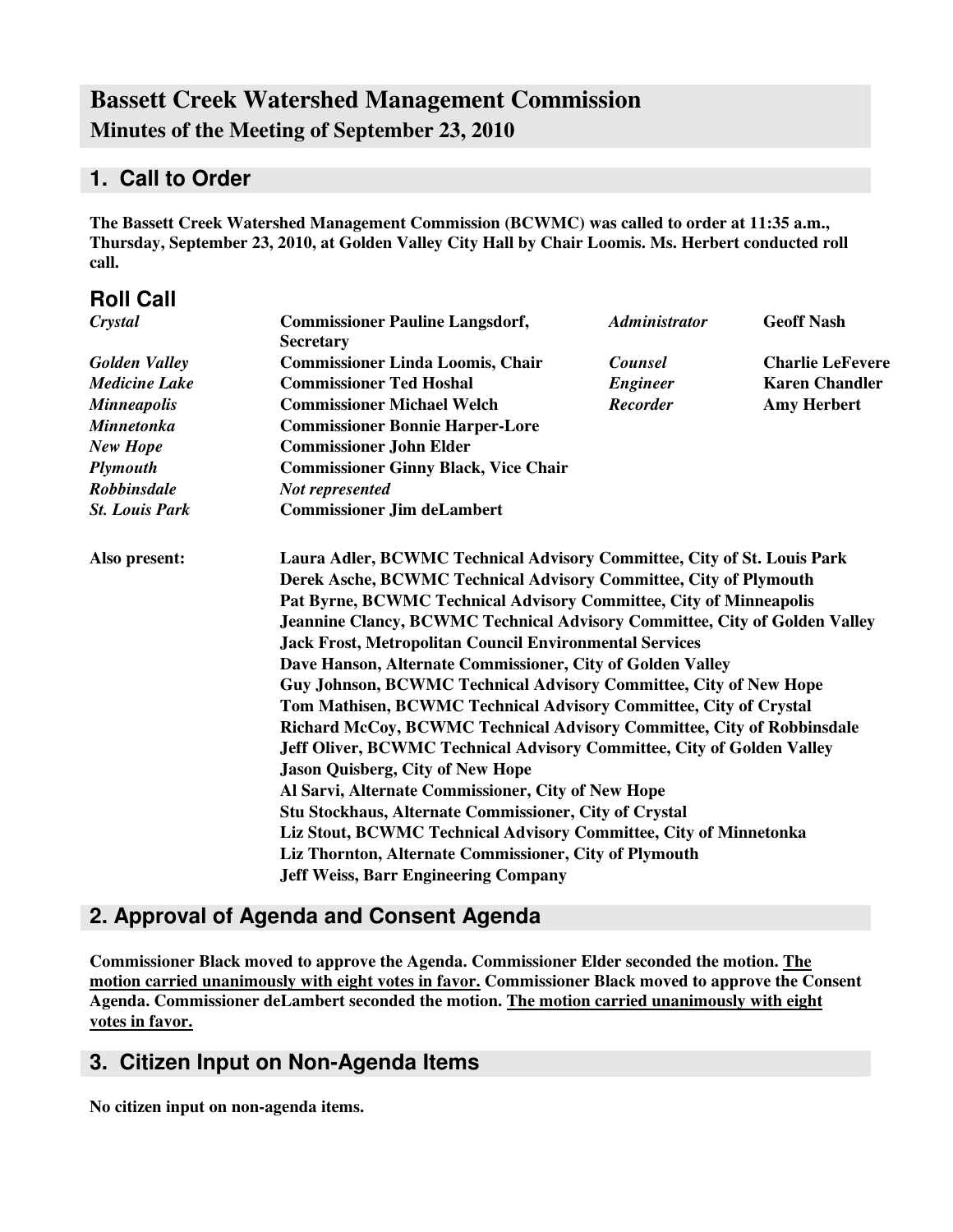### **4. Administration**

- **A. Presentation of the August 19, 2010, BCWMC meeting minutes. Approved under the Consent Agenda.**
- **B. Presentation of the Financial Statement. Approved under the Consent Agenda.**

**The general and construction account balances as reported in the September 2010 Financial Report:**

| <b>Checking Account Balance</b>                      | 534,546.01   |
|------------------------------------------------------|--------------|
| <b>TOTAL GENERAL FUND BALANCE</b>                    | 534,546.01   |
| <b>Construction Account Cash Balance</b>             | 2,244,591.24 |
| Investment due 10/18/2010                            | 533,957.50   |
| Investment due 5/13/2015                             | 508,918.39   |
| <b>TOTAL CONSTRUCTION ACCOUNT BALANCE</b>            | 3,287,467.13 |
| -Less: Reserved for CIP projects                     | 2,494,493.23 |
| Construction cash/investments available for projects | 792,973.90   |

**C. Presentation of Invoices for Payment Approval.**

#### **Invoices:**

- **i. Kennedy & Graven – Legal Services through July 31, 2010 - invoice for the amount of \$1,169.65.**
- **ii. Barr Engineering Company – Engineering Services through August 27, 2010 invoice for the amount of \$39,866.15.**
- **iii. Watershed Consulting, LLC – Administrator Services through August 31, 2010 – invoice for the amount of \$3,000.00.**
- **iv. Amy Herbert – August Administrative Services - invoice for the amount of \$2,288.38.**
- **v. D'amico Catering – September 2010 meeting catering – invoice for the amount of \$378.25.**
- **vi. Southdale MiniPrint – BCWMC Letterhead – invoice for the amount of \$233.97.**

**Commissioner Welch moved to approve payment of the invoices. Commissioner Elder seconded the motion. By call of roll, the motion carried unanimously with eight votes in favor [City of Robbinsdale absent from vote].**

### **5. Public Hearing**

**Chair Loomis explained that today's public hearing was being held in order to receive public testimony and comments of member cities regarding proposed Capital Improvement Plan (CIP) projects in the approved major plan amendment to the BCWMC's** *Watershed Management Plan***. The projects in the plan amendment include:**

• **Restore the Main Stem of Bassett Creek in the City of Golden Valley from Wisconsin Avenue to Rhode Island Avenue and from Duluth Street to the Golden Valley – Crystal boundary.**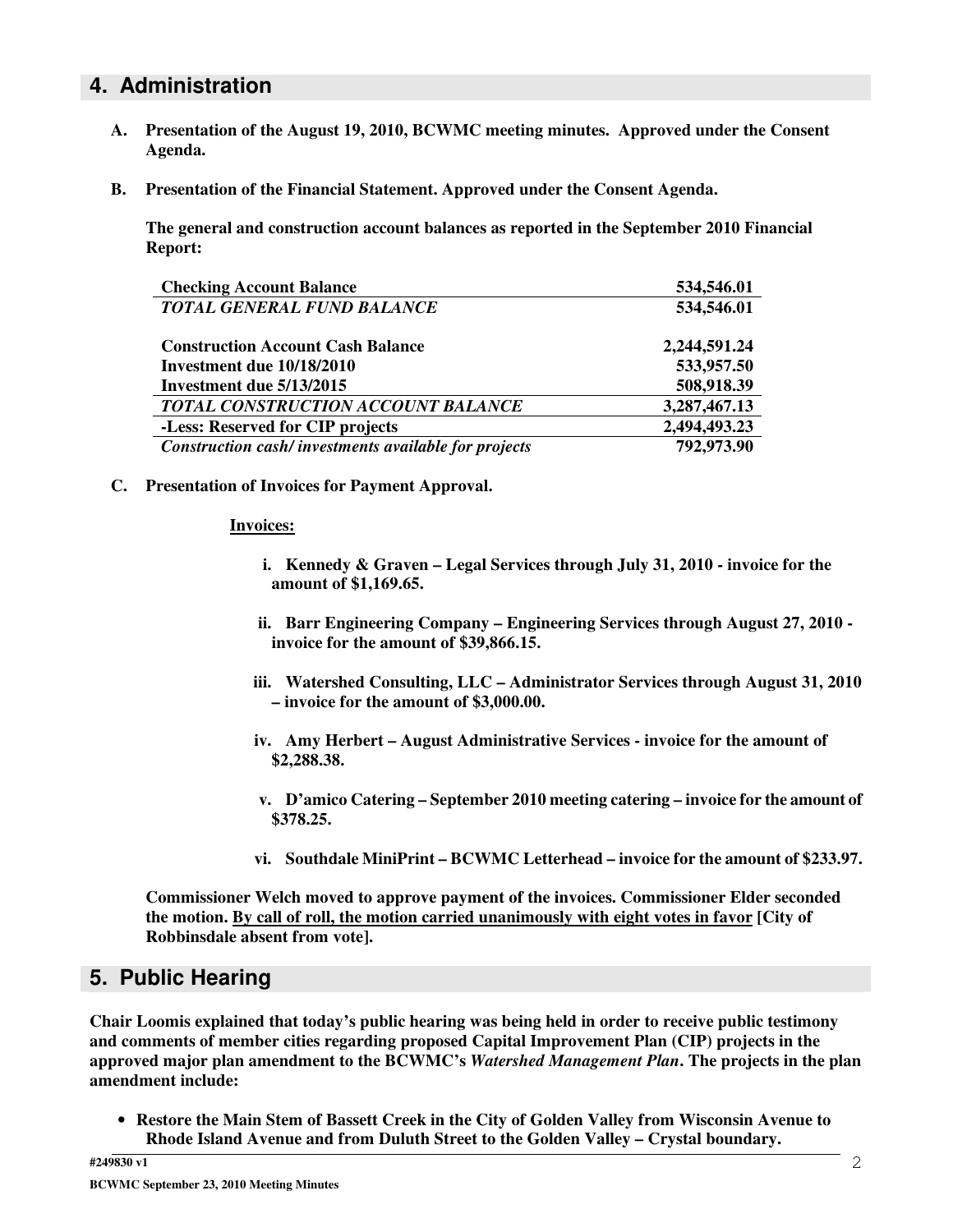• **Restore the channel of the North Branch of Bassett Creek in the City of Crystal from 200 feet upstream of Douglas Drive to 32 nd Avenue North.**

**Chair Loomis introduced Mr. Jeff Weiss of Barr Engineering to present information regarding the** updated information in the second draft of the feasibility reports for the projects. Mr. Weiss presented a **PowerPoint presentation detailing the differences between the first version of the reports presented at the August BCWMC meeting and the second version distributed as part of the BCWMC's September meeting packet. He described updated figures, slightly decreased cost estimates for both projects, and additional project details as requested by the Commission at its August meeting.**

**Commissioner Welch asked Mr. Weiss which tier of the MPCA's three-tier classification of contaminated** soil was assigned to the contaminated soil as a means of estimating the cost estimate of disposal. Mr. Weiss explained that he did not use an MPCA classification tier to assign a cost to the disposal estimate and **instead he used historical information from the City of Golden Valley regarding levels of contamination and the cost of the disposal of soils from other City projects.**

**Commissioner Welch commented that the reports don't address the need for a maintenance easement. He** asked if the assumption in the reports is that the maintenance will be done by the private property owner. **Mr. Weiss explained that maintenance of restoration projects can be divided into two types:**

- **1. Maintenance that should fall under a warranty period regarding the plantings by the contractor; and,**
- **2. Routine maintenance such as surveying for or removing invasive plants that move into the area.**

**Commissioner Welch asked Mr. Weiss about what type of warranty period he would recommend. Mr. Weiss responded that a two-year warranty is sufficient. Mr. Weiss recommended that the contract for the maintenance under the warranty period be handled as a separate contract from the contract for the installation. Commissioner Welch commented that the warranty would get the original installer back** onsite for continuity. He said that the cost isn't such a large cost that it significantly changes the cost **estimate for the projects but he believes that the Commission should include this information and cost in future project cost estimates. Commissioner Black asked if the projects in front of the Commission include** or do not include the warranty. Mr. Weiss explained that he thinks it could be included and that the reports request it be part of the project bids. Chair Loomis said she thinks the cities typically do include a warranty period as part of the bid request process but the Commission could request the warranty be part of the cities' bid process as a way of the Commission handling it as a more formal Commission policy. Mr. **Mathisen commented that he would suspect that a two-year warranty is already built into the project costs presented.**

**Commissioner Welch remarked that he would like the Commission to discuss at a future meeting its role in the design of projects and the relationship between the implementing agency and the Commission. Commissioner Welch commented that his preference is that restoration projects use bioengineering whenever possible.**

**Commissioner Hoshal expressed his disappointment in the lack of public participation in this hearing and the August public hearing. Commissioner Elder suggested that the Commission could communicate with the cities in which the projects are being implemented to make sure the Commission's hearing notices are posted on the cities' Web sites. Commissioner Black remarked that the Administrator has been hired and one of the Administrator's tasks will be to document the BCWMC's processes and after the documentation process, the Commission can review and discuss the processes to determine if changes should be made.**

**#249830 v1 Commissioner Hoshal asked if any agencies mandate the Commission to conduct an environmental** assessment or any type of inventory, such as a biota survey, prior to conducting projects like the ones **being discussed today. Mr. Weiss replied that an assessment of endangered species was conducted as part**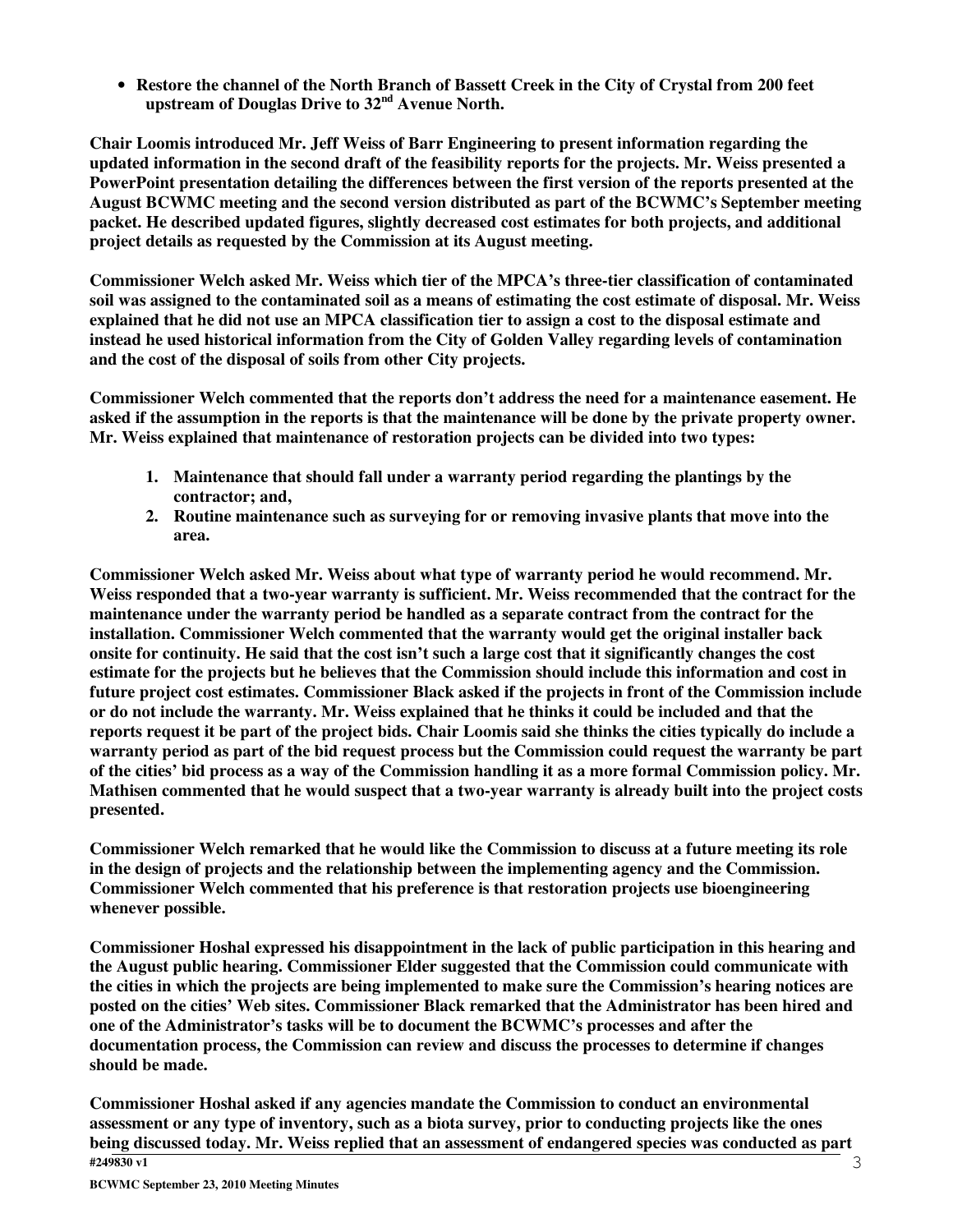**of the Commission's Resource Management Plan but there were no mandated assessments. Commissioner Hoshal commented about his recent canoe outing along Bassett Creek. He added that monitoring is** paramount to projects and monitoring before and after projects is the way to discover the effectiveness of **projects.**

**Commissioner Welch remarked that the Commission should discuss in the future the idea of whether or not it wants to conduct a voluntary Environmental Assessment Worksheet (EAW) on future projects. Chair Loomis commented that the EAWs are the responsibility of the Local Governmental Units (LGUs) and that the Commission could recommend that cities undertake an EAW if the Commission wants to be** more stringent that the state but she doesn't see that the Commission could enforce such a request of the **cities. Commissioner Harper-Lore said that it would be nice for the Commission to document all of the species by taking steps beyond just the required assessments and before projects move forward so that the Commission can get a big picture view. Mr. Oliver stated that the Commission's Resource Management Plan addressed some of the issues addressed in an EAW. He commented that EAWs are expensive and** drive project costs up significantly. He explained that the cost for basic, voluntary EAWs start at \$25,000 **and their costs can go up to as much as \$150,000.**

**Commissioner Welch remarked that he has been increasingly uncomfortable with how early in the** process the Commission lets go of the wheel on their projects and would like the Commission to consider **its approach. He commented that the Commission should discuss a policy about property rights involved in projects. Commissioner Welch added that the Commission should also discuss a policy about project** design and the involvement of the Commission with the cities in projects' design phase to ensure that the **Commission's goals are being met, which is the Commission's responsibility.**

**Commissioner Elder suggested that the Commission evaluate the processes of other watersheds in terms of** at what point they forward their projects on to cities. Mr. LeFevere remarked that there is another step in **the process of the two projects being discussed today. He explained that the Commission will need to review and approve a contract with each of the cities undertaking the implementation of the projects. Mr. LeFevere said that part of the contract includes the requirement that the projects' design and specs be reviewed by the Commission. He said that the Commission Engineer reviews the design and specs to ensure that it conforms to the Commission's** *Watershed Management Plan* **and that the Commission could direct its Engineer to review the design and specs with additional concerns in mind that the Commission** has communicated to the Engineer. Mr. LeFevere added that if the Commission wants a bigger role in the **specifics of the design, the Commission could require the design and specs to come in front of the Commission.**

**Chair Loomis opened the public hearing and called for comments. There were no comments. Chair** Loomis closed the public hearing. Chair Loomis added that handed out before the meeting was a copy of **the order by the Minnesota Board of Soil and Water Resources approving the BCWMC's major plan amendment.**

### **6. New Business**

- **A. Commissioner Welch moved to adopt Resolution 10-07 approving the** *Watershed Plan* **Amendment. Commissioner Black seconded the motion. The motion carried with eight votes in favor [City of Robbinsdale absent from the vote]. Commissioner Black moved to adopt Resolution 10-08 ordering the following projects:**
	- **a. Restoration of the Main Stem of Bassett Creek from Wisconsin Avenue to Rhode Island Avenue in the City of Golden Valley and from Duluth Street in Golden Valley to the City of Crystal boundary.**
	- **b. Restoration of the channel of the North Branch of Bassett Creek from 200 feet upstream of Douglas Drive to 32 nd Avenue North in the City of Crystal.**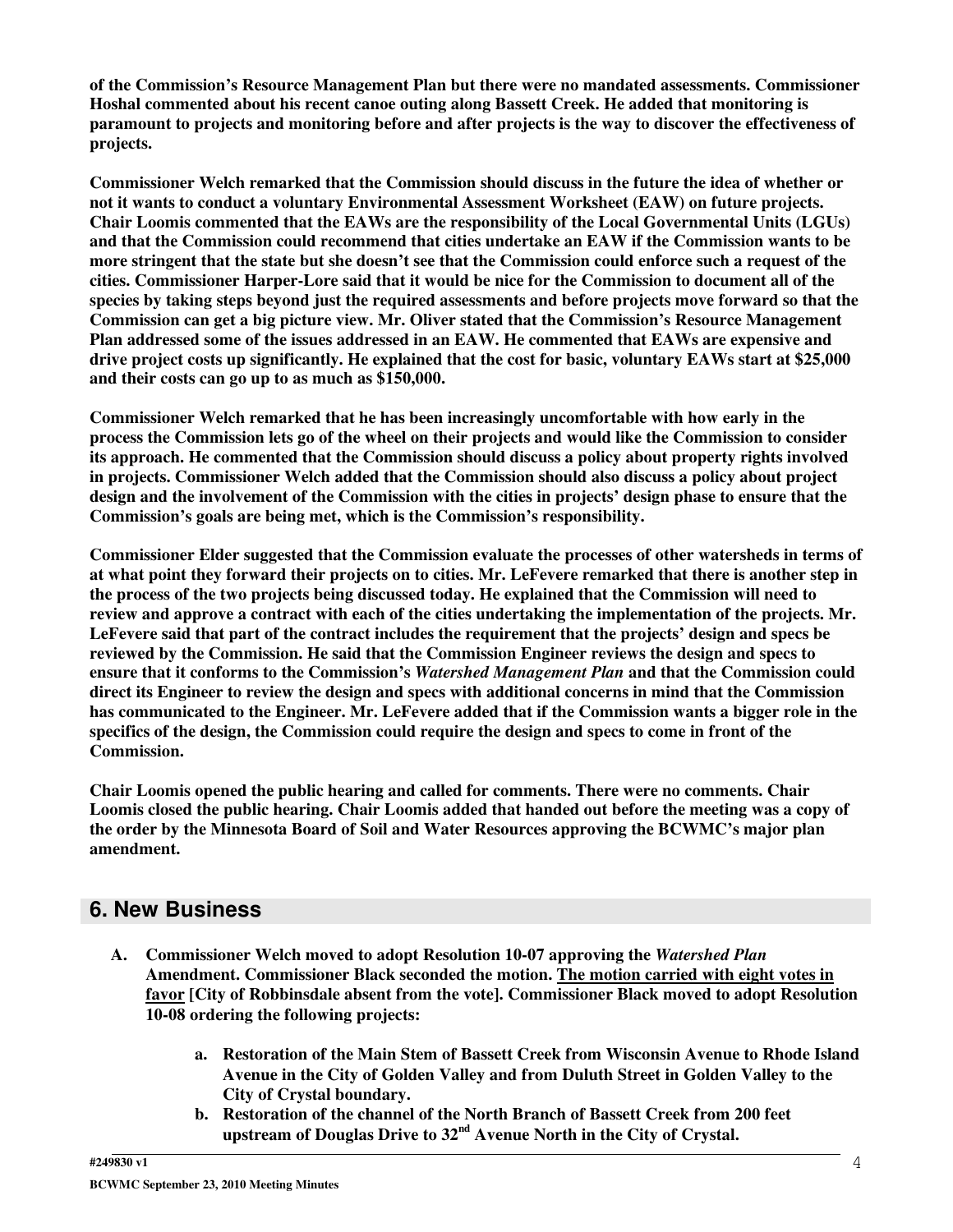**Commissioner Welch seconded the motion. By call of roll, the motion carried with eight votes in favor [City of Robbinsdale absent from the vote]. There was discussion of the City of Golden Valley's annual creek inspection and several commissioners expressed interest in participating. Commissioner Welch requested that Ms. Clancy send an e-mail to the Commission with the details once the City works out its schedule. Ms. Chandler stated that the Commission's next step with the two projects it just ordered is to proceed through the permitting process. She explained that the Commission needs to forward the final feasibility reports to the Army Corps of Engineers and to fill out the combined form and send it to the Department of Natural Resources, BWSR, MPCA and the Local Governmental Units as part of BCWMC's Resource Management Plan process. Commissioner Welch moved to direct staff to forward the feasibility reports to the necessary parties. Commissioner Black seconded the motion. The motion carried with eight votes in favor [City of Robbinsdale absent from vote].**

- **B. Certification of Levy to Hennepin County. Mr. LeFevere reminded the Commission that it approved the levy amount and the levy certification by adopting Resolution 10-08 and the Commission just needed to direct staff to send the certification to the County. Chair Loomis directed Ms. Herbert to send the certification and levy request to the County. Chair Loomis commented that Administrator Nash and the Commission Engineer met to discuss how the annual levy request is set each year and that it seems appropriate for the Administrator to assume responsibility to create the memo to the Commission outlining the annual levy request. The Commission agreed.**
- **C. City of Plymouth Reimbursement Request for West Medicine Lake Park Pond. Chair Loomis said that the BCWMC received this request from the City of Plymouth and that she directed staff to forward the request to the Commission Engineer for its review of the request and its supporting documents. Ms. Chandler stated that the request received by the Commission had a slight typographical error in it and the requested amount of \$199,081.71 has been corrected and resubmitted by the City in the amount of \$199,082.41. She said that the Commission Engineer reviewed the supporting documents submitted by the City of Plymouth and found that everything was in order. Ms. Chandler stated that the Commission Engineer recommends reimbursement to the City in the requested amount of \$199,082.41 and that the Commission notifies Deputy Treasurer Sue Virnig of the change for the Commission's financial records. Commissioner Black moved approval of payment of the reimbursement request in the amount of \$199,082.41. Commissioner Elder seconded the motion. By call of roll, the motion carried with eight votes in favor [City of Robbinsdale absent from vote]. Commissioner Welch asked if the Commission and** staff could refer to the projects by using the same name that the cities use in order to minimize **confusion. Chair Loomis directed staff to use the same project names as the cities in communications to the Commission about projects.**

**Commissioner Welch asked if the Commission would want to make more specific direction to staff regarding the policy issues talked about earlier in the meeting. He said he thought it would make sense for the Administrator to manage the work on the policy issues and perhaps the Administrator could bring the issues to the Administrative Committee. Chair Loomis stated that she and Administrator Nash could put together a proposal to bring back to the Commission with a timeline on how to address the issues. Commissioner Welch recommended that the Administrative Services Committee see and discuss the proposal first. Chair Loomis agreed that the proposal would go to the Administrative Services Committee and would be headed up by the Administrator.**

### **7. Old Business**

**D. Commissioners' Roles in BCWMC Watershed Management Plan Revision. Chair Loomis requested that this Old Business item be addressed first since Commissioner Welch would be**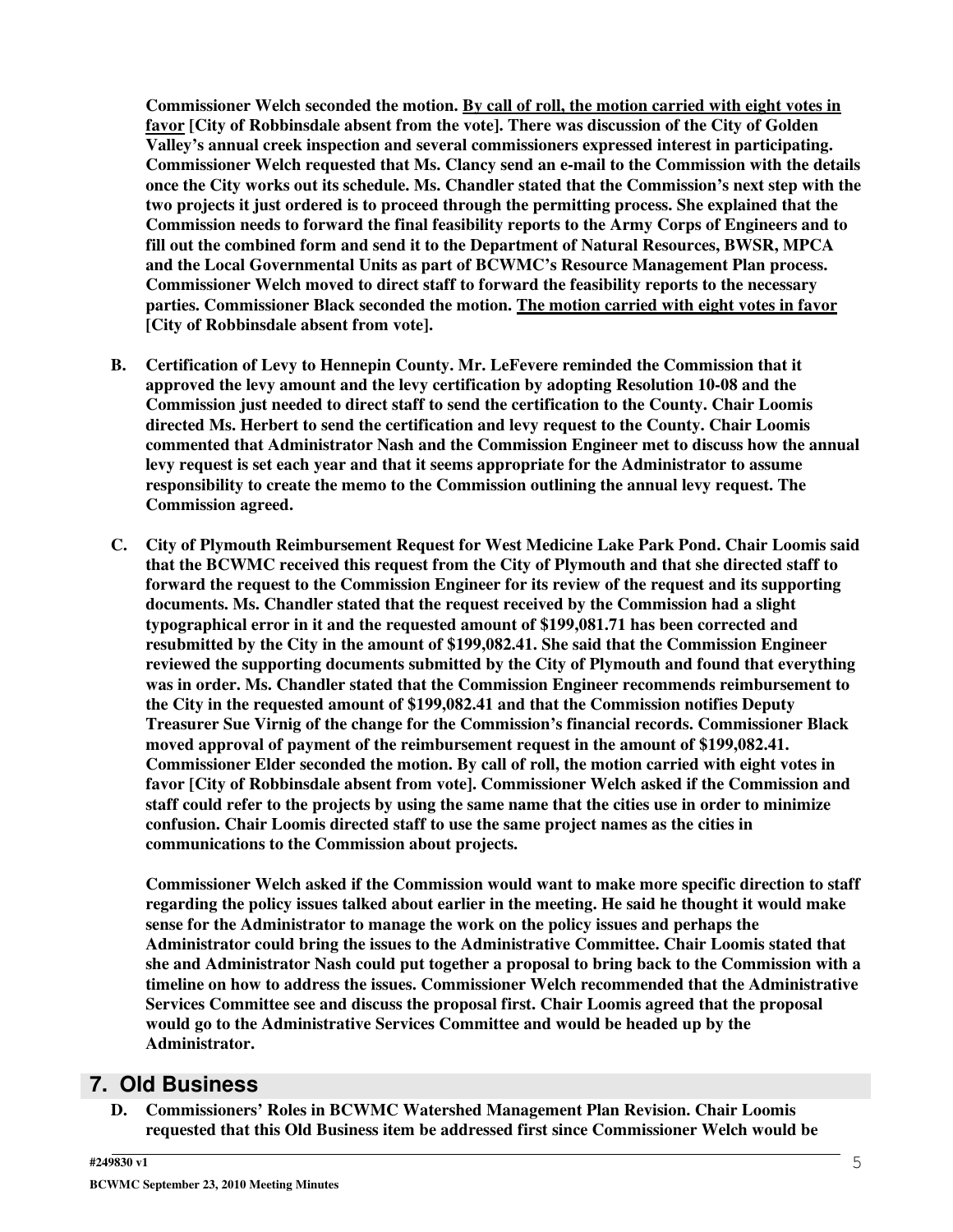**leading the discussion and would also need to leave the meeting promptly at 2:00 p.m. Commissioner Welch explained that the Watershed Management Plan is really at the heart of** what the Commission is meant to do. He said it is a goal- and policy-setting document. He said that **the goal in revising the Plan is to make sure that the commissioners come away with a primary understanding of the goals and policies of the Commission because they help set the framework for all of the decisions the Commission makes. He said that the Commission is required to update its Plan every ten years and the next update is due by 2014. Commissioner Welch stated that the current version of the Plan was adopted in 2004 and the make up of the BCWMC's Board was very different during that revision process. He said that the roles in the process of updating the Plan are not directed by statute and that the Commission can structure the process how it wants. Commissioner Welch stated that in his mind one of the most important things in the process is that the commissioners understand the Plan. He reminded the Commission that it has started the** process in that it has directed the TAC to start discussing Plan issues to start putting a framework **around them. He thinks that there will be a time when the Commission will want to make a decision about what the process is and how it will be structured. Commissioner Welch said he would like to hear today about what the commissioners would need in order to make decisions on the process and structure and to put together a process flowchart for the 2014 Plan.**

**Commissioner Black commented that during the last revision there was a lot of unrest from the residents of Plymouth regarding their requests to have Medicine Lake cleaned up and she doesn't** think there will be such a vociferous citizen push during this revision. She asked to hear from the **commissioners on how they would like the public to get involved in the process. Commissioner Black said her thought is that the commissioners' comments on the process and structure would be gathered and taken up by the Administrative Services Committee, which would then develop a proposal for a process to bring back to the Commission.**

**Mr. LeFevere added that during the last process the Steering Committee identified issues that needed to be addressed and assigned priorities to the issues and assigned the issues to groups and worked from there. Commissioner Welch stated that his expectation is that the Commission Engineer would again during this revision do a lot of the so-called heavy lifting.**

**Mr. Mathisen stated that the last revision process was time consuming in number of hours and in calendar years. He said that the Shingle Creek Watershed Commission set a budget of \$100,000 for each of 2011 and 2012 operating budgets for its Plan update. He recommended that the Commission figure out what it wants to address in its Plan but that the Commission also set a budget and then make sure that both ends match.**

Ms. Black said that the Commission has an Administrator to head up the project and do a lot of the writing of the Plan. She said the Commission will bring in the technical staff but that the TAC **is an even more important technical component than the Engineer because of the CIP and the TMDL implementation projects and the MS4 permits. She said that the last version was a very thorough process and she hopes that a lot of that Plan can be used or reasonably updated. Commissioner Black remarked that she doesn't want to see the Commission spending more than \$100,000 and that a share of that is the cost of the Administrator to coordinate the project.**

**Mr. LeFevere stated that Rule 8410 hasn't changed but it is undergoing an evaluation process and may change at some point. He suggested that the Commission identify what parts of the Plan are worth re-evaluating, which will help the Commission formulate a structure.**

**Chair Loomis commented that the Commission needs to make a decision on how to proceed. Commissioner Black said the Commission could use the existing Administrative Services Committee or could establish a separate Next Generation Plan Committee. Commissioner Welch recommended establishing a fresh committee and set an initial meeting that would also include the Commission Engineer, Administrator Nash, and Mr. LeFevere. Commissioner Welch asked if the**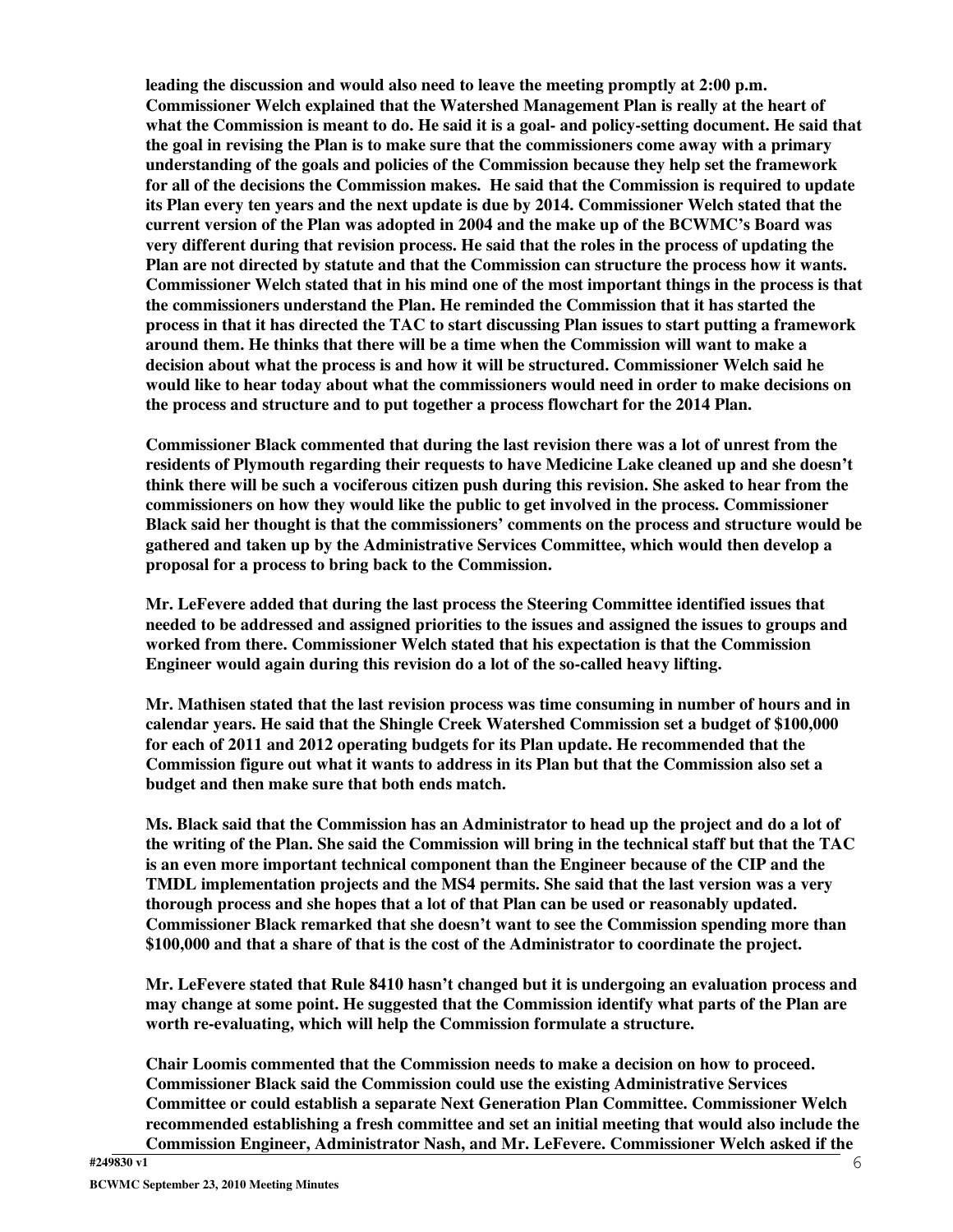**Commission was interested in establishing a Committee of the Whole. Commissioner Black commented that she doesn't want to exclude the TAC from the process but that she didn't think it would need to be involved at this level. Chair Loomis directed Administrator Nash to organize a Committee of the Whole, including the commissioners and alternate commissioners, and to set up the initial meeting and directed the Commission Engineer to draft an outline of the public process from the 2004 Plan.**

- **A. TAC Recommendations.**
	- **i. Standardization of BCWMC and member cities data collection. Administrator Nash reported that Greg Wilson of Barr Engineering gave a great presentation on data collection practices. Administrator Nash said that the TAC discussed a concern about the MPCA's use of CAMP data. He said that Mr. Wilson explained that the MPCA does not rely solely on CAMP data for impairment listing purposes. Administrator Nash said there were no TAC recommendations on this issue and that the TAC will have a future discussion on standardization of stormwater modeling software such as between Barr Engineering and the member cities.**
	- **ii. Sweeney Lake Outlet. Administrator Nash reported that the TAC recommends that the structure replacement be considered a CIP project. He said that Commission Engineer Len Kremer would check with the Department of Natural Resources (DNR) to see if the project would be eligible for the Dam Safety Project. Administrator Nash said that the issue will be raised again at the January CIP review. Commissioner Black asked if the DNR has money for the project. Ms. Chandler said that a request would need to be submitted. Commissioner Welch asked the City of Golden Valley what policy drives the Commission's involvement in the project. Mr. Oliver said the construction of the flood control structure is the responsibility of the Commission and is key to minimizing the risk of flooding downstream in Minneapolis, which would be a risk if the control structure fails in its entirety. Commissioner Welch wondered if this project fits under the Commission's flood control emergency maintenance budget. Mr. Oliver remarked that the City is planning to do short-term repairs later this fall when the water is easier to control but the short-term repairs are only meant to be short-term repairs, not the long-term solution. He said the appropriate thing to do to minimize risk is to replace the structure. He said it is not urgent and doesn't represent a short-term risk but represents a mid-term risk.**
	- **iii. Next Generation Plan Issues Update. Administrator Nash reported that he sent the TAC the first of several memos on issues to be raised during the Plan revision such as education issues and public involvement. He said he will send out a reminder for the TAC to return their comments since he has received only two so far. Commissioner Welch asked Administrator Nash to copy the Commission on the e-mails he sends to the TAC regarding the issues so that the Commission is informed on what issues the TAC are discussing. Administrator Nash said he will send the Commission the materials in an information-only e-mail.**
	- **iv. New Hope Noise Wall and Culvert Replacement/ Pond Project. Administrator Nash reported that the TAC requested that New Hope submit a formal request to the Commission to add the project to its CIP and for the City to work with the City of Plymouth for possible collaboration on one of its pond projects in the Four Seasons Mall area.**
	- **v. Administrator Nash reported that the TAC would like to discuss at a future meeting ways to revise the Commission's financial report to make the information more useable to the cities.**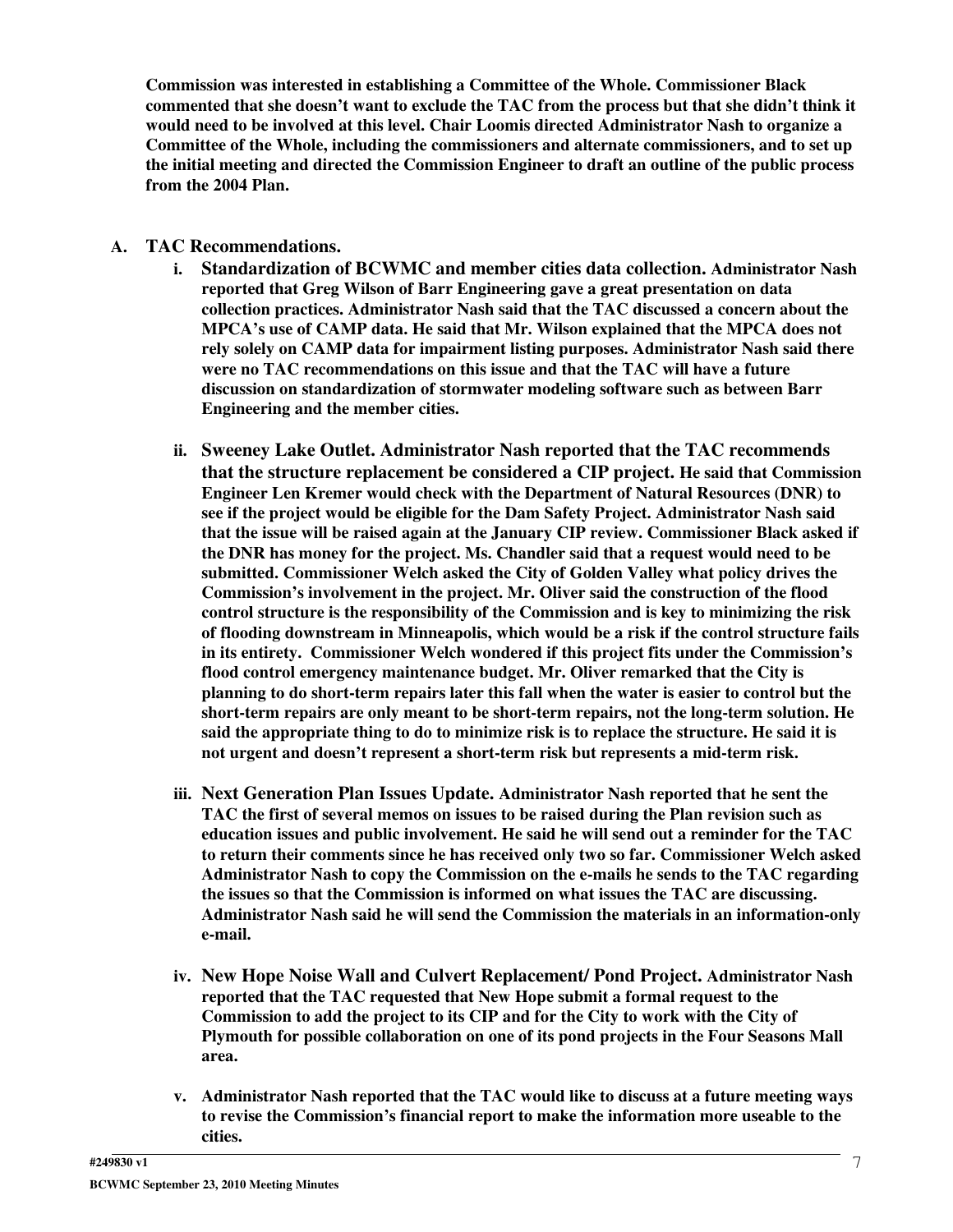- **vi. Chair Loomis asked if the next TAC meeting will be held in October or in November. It was decided that the TAC would meeting in November and then again in January.**
- **B. TMDL Updates.**
	- **i. Sweeney Lake TMDL. Administrator Nash reported that Ms. Brooke Asleson of the MPCA asked her supervisor for their comments on the Sweeney Lake TMDL. He reported that the comments included a request for more information on a monitoring plan, and a budget for the implementation strategy. Administrator Nash stated that Ron Leaf of SEH is going to provide that information to the MPCA by tomorrow or next week and then the TMDL will be sent to the Environmental Protection Agency. Administrator Nash explained that the turn-around time by the EPA will be two to three months. He announced that the technical stakeholder meeting will be September 30 th at 1:00 p.m. in the City of Golden Valley's Council Chambers.**
	- **ii. Medicine Lake TMDL. Administrator Nash reported that the TMDL will be ready for public notice in October.**
	- **iii. Wirth Lake TMDL. Administrator Nash reported that the public comment period on the TMDL ended September 1 st . He said that Greg Wilson of Barr Engineering sent the final TMDL, which addressed Mn/DOT comments, to the MPCA and that Ms. Asleson said that the TMDL would go to the EPA at the end of this month.**
- **C. Ownership of the BCWMC's Web Site. Ms. Chandler said currently Barr Engineering owns the domain name and the renewal date came up and Barr renewed it. She said the ownership of the domain name can be transferred with a processing fee or the Commission could wait until next year's expiration and take over the ownership at that time. Commissioner Black said if it costs the** same to do it now, then the Commission should go ahead and do it but if it would be more **expensive, then the Commission could wait until the next renewal date. Commissioner Harper-Lore asked why the Commission wants to own it. Commissioner Black said because it is public information owned by a private company. Chair Loomis directed the Commission Engineer to verify the costs of transferring it now compared to at the next renewal date.**
- **E. Working Paper on Possible Alternate Funding Methods for BCWMC's CIP. Chair Loomis said that Administrator Nash had contact with the County who asked that the Commission not take the issue out to the cities until after the County had discussed it. Administrator Nash brought up information from Joel Settles of Hennepin County that the County Board asked its staff to assemble a lake water quality report discussing if there is a relationship between funding levels and water quality. Administrator Nash explained that Mr. Settles' research found no correlation between the amount of money spent on water quality projects and the achievement of water quality goals. Administrator Nash said he would provide that report to the Commission as he receives it.**
- **F. Education and Public Outreach Committee. Ms. Langsdorf mentioned that the Committee's report was included in the meeting packet. She reported that at its last meeting the Committee worked on the education and outreach plan and then talked about the history project. She reminded the Commission that there is a meeting of the history committee following today's Commission meeting. Ms. Langsdorf announced that the next Education and Public Outreach Committee meeting will be on October 8 th at 9:00 a.m. at Plymouth City Hall. She updated the Commission on the most recent WMWA meeting and announced that the next WMWA meeting would be held on October 12 th at Plymouth City Hall. Ms. Langsdorf mentioned that Nine Mile Creek Watershed District has given permission for use of their salt brochure. Ms. Langsdorf asked**